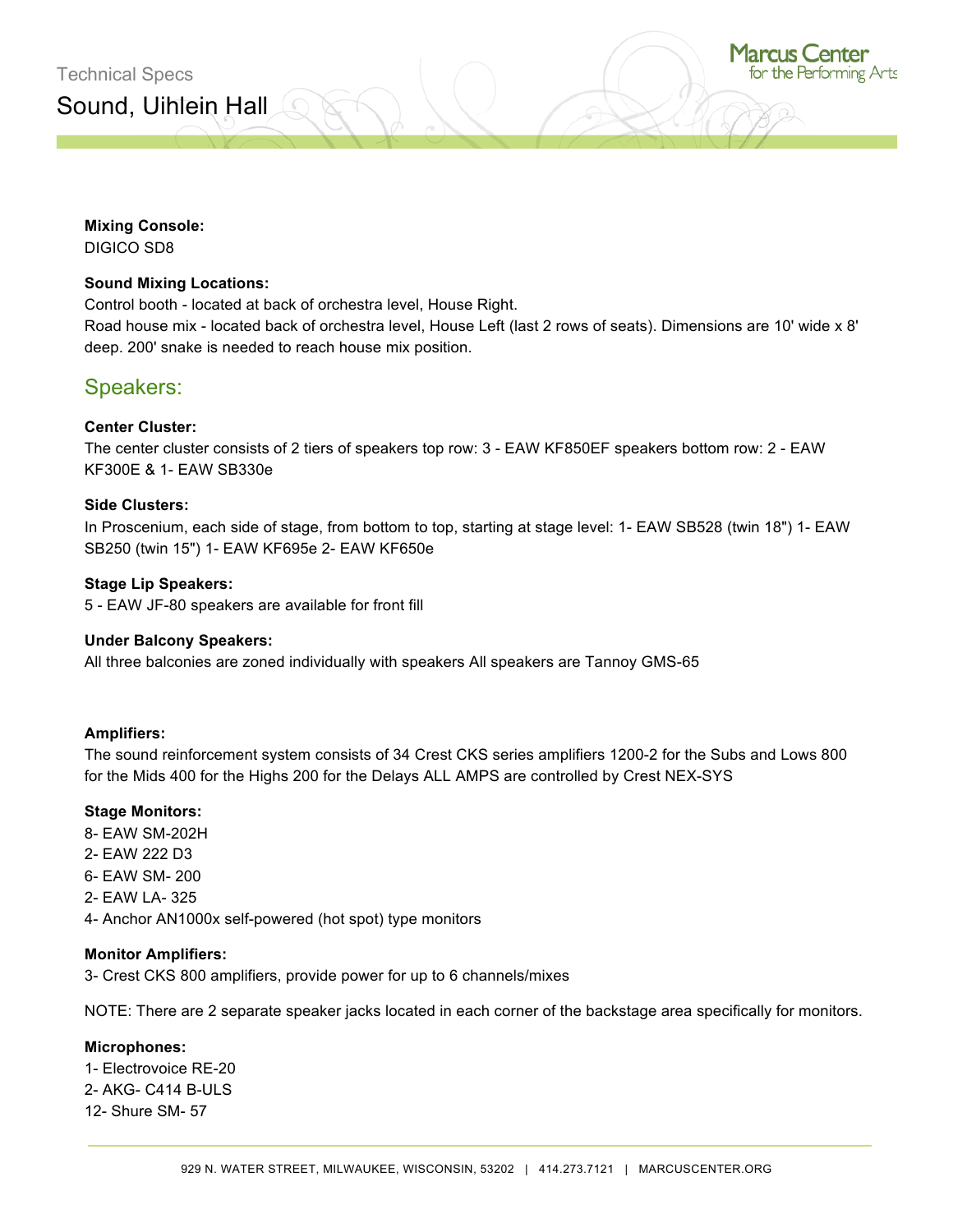4- Shure Beta- 57

- 2- Shure Beta- 57A
- 15- Shure SM 58
- 5- Shure Beta- 58
- 13- Shure SM- 81
- 4- Shure Beta- 87
- 2- Shure KSM32
- 4- Shure KSM44
- 2- Beyer M88
- 6- Sennheiser MD- 421
- 2- Sennheiser MD- 421 II
- 2- AKG C- 409
- 2- AKG C414 B-ULS
- 4- Neumann KSM105
- 2- Neumann KM184
- 6- Crown PCC- 160
- 3- Countryman PZM
- 1- Countryman MHCP5HH5 Headset Mic
- 2- Audio-technica AT4050
- 2- Audio-technica AT831A wired lavaliere
- 2- Audio-technica AT 837QML Long Lectern Mic
- 2- Audio-technica AT 857AMa Short Lectern Mic
- 8- Countryman Direct Boxes
- 4- Shure UC4 UHF Wireless Receivers w/ Beta 87 Hand helds/lavaliere body packs
- 4- Shure UC4 UHF Wireless Receivers w/ lavaliere body packs

## **Effects Processors:**

DIGICO X-WAVES-E package SGEB Waves Essential Bundle (28 Plug-Ins) Analog:1- Lexicon 300L digital effects processor w/ LARC 1- Eventide H 3000-D/SE Ultra harmonizer

## **Playback:**

2- Denon DNT360 combo CD/Cassette

## Wiring:

**DIGICO:** D-Rack 192kHz w/56 A to D inputs & 8 D to A outputs

## **Analog Hardwired:**

Channels 1-8 located in the orchestra pit Channels 9-24 Down Stage Right Channels 25-40 Down Stage Left

## **Additional Channels:**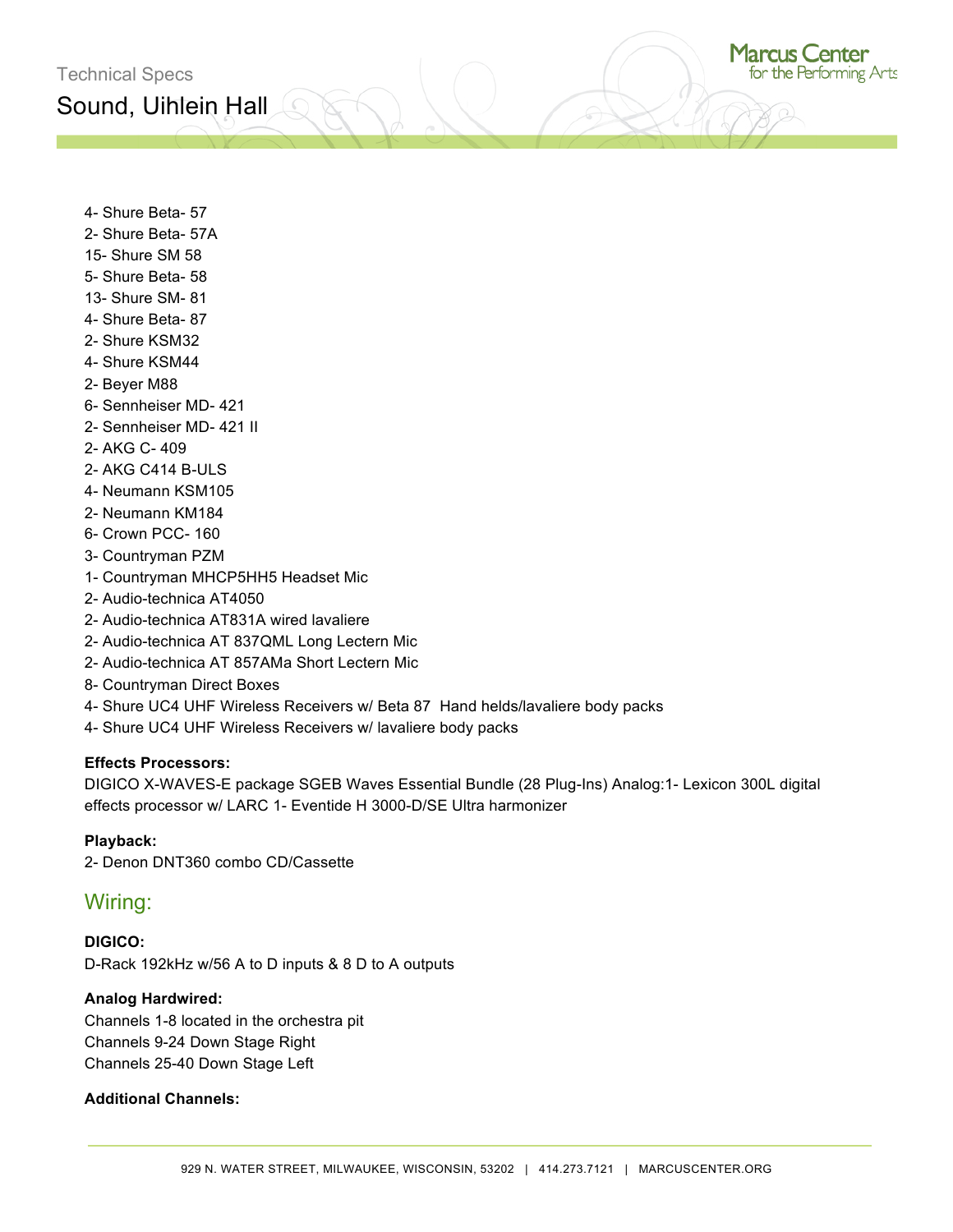Sound, Uihlein Hall



Channels 41-48 Down Stage Right Channels 49-56 Down Stage Left Channels 57-64 Up Stage Right Channels 65-76 located on catwalk above orchestra pit

## **Snakes:**

4- 12 input, 50' 1- 6 input, 50' 1- 6 input, 75' 1- 9 input, 75' 1- 28 input, 200' 1- 11 input, 75' 1- 16 input, 3 return, 75' 1- 19 input, 200'

## **Microphone And Monitor Cable:**

We have enough mic and monitor cable in various lengths to accommodate most situations.

#### **Hardware:**

- 10- AKG Tripod stands
- 15- Assorted size round base stands with booms
- 6- Adjustable desk stands
- 5- long goose necks, 18"
- 4- short goose necks, 12"
- 2- stereo mic bars

#### **Infrared:**

Uihlein Hall is equipped with a Sennheiser infrared system for the hearing impaired. A combination of Sennheiser "stethophone" receivers or pendant receivers with neck loops for use with hearing aids equipped with a "T-coil".

#### **Paging System:**

The system can page all dressing rooms and production areas from: Stage Manager's desk, SL; SR, Security office, and Road Production Office. When the system is not actively being used for paging, show program is run through the system. Paging overrides show program.

#### **Production Communication:**

2 channel Clear-Com system to all production areas: DSR, DSL, Fly Floor, House Sound, House Lights, Trap Room, Spot Lights, center of House

- 10- Belt packs, single channel
- 12- Single muff headsets
- 5- Double muff headsets
- 5- hand set
- 6- Biscuits: Light, Sound, SL, SR, Prod. Office, Recording Booth
- 5- Biscuits: 3- Fly Floor, 1- Grid, 1- Loading Bridge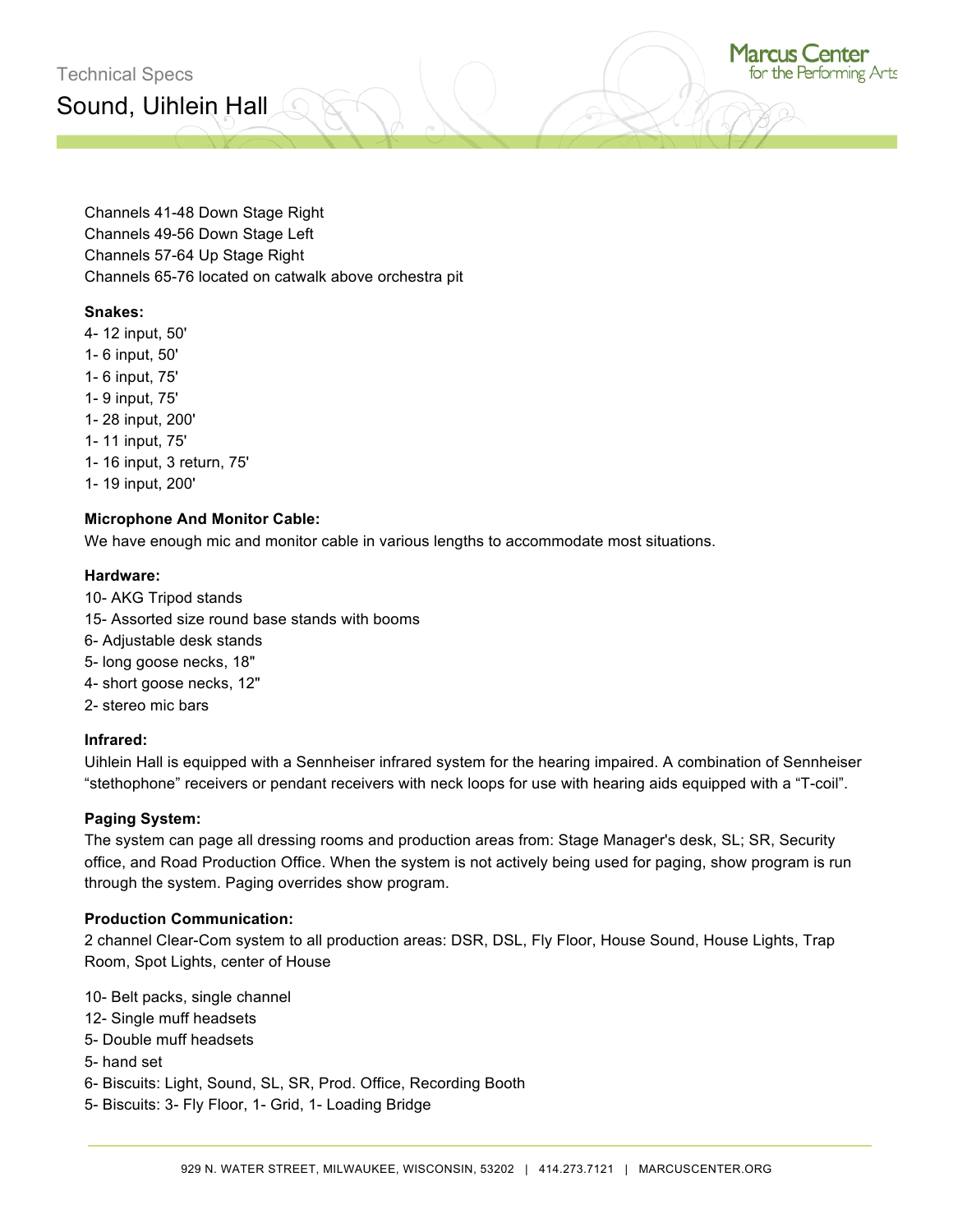## **Video:**

A color camera located in the light booth (back of orchestra level) provides video signal to the Lobby areas, Fly Floor, Stage Manager's Desk, Production Office, and: 3- Star dressing rooms

## Frequencies:

## **T. V. Channels:**

VHF: 4, 6, 8, 10, 12 UHF: 18, 24, 30, 36, 43, 49, 58, 65

## **Other Frequencies:**

1. 185.15 2. 215.20 3. 203.40

# Portable Equipment:

## **Consoles:**

MIDAS Venice 12ch MIDAS Venice 32ch

**Equalizers:** 4- Klark-Teknik DN360

#### **\*Compressors:**

4- DBX 160x and 2- DBX 166

#### **\*Gates:**

2- Aphex 105 (4 channel) gates

## **\*Reverb:**

- 1- Lexicon PCM90
- 1- Lexicon PCM80
- 1-Lexicon LXP15-II
- 1- TC Electronics D-2
- 1- Yamaha SPX 90
- 1- Yamaha SPX 90 II

## **\*Speakers:**

- 6- EAW KF-600i 3 way, full range
- 4- EAW SB-600 sub woofer
- 1- EAW MX800i processor for above speakers
- 8- EAW SM202H floor wedge dual 10" and 1' compression
- 2- EAW SM222 floor wedge dual 12" and 2' compression